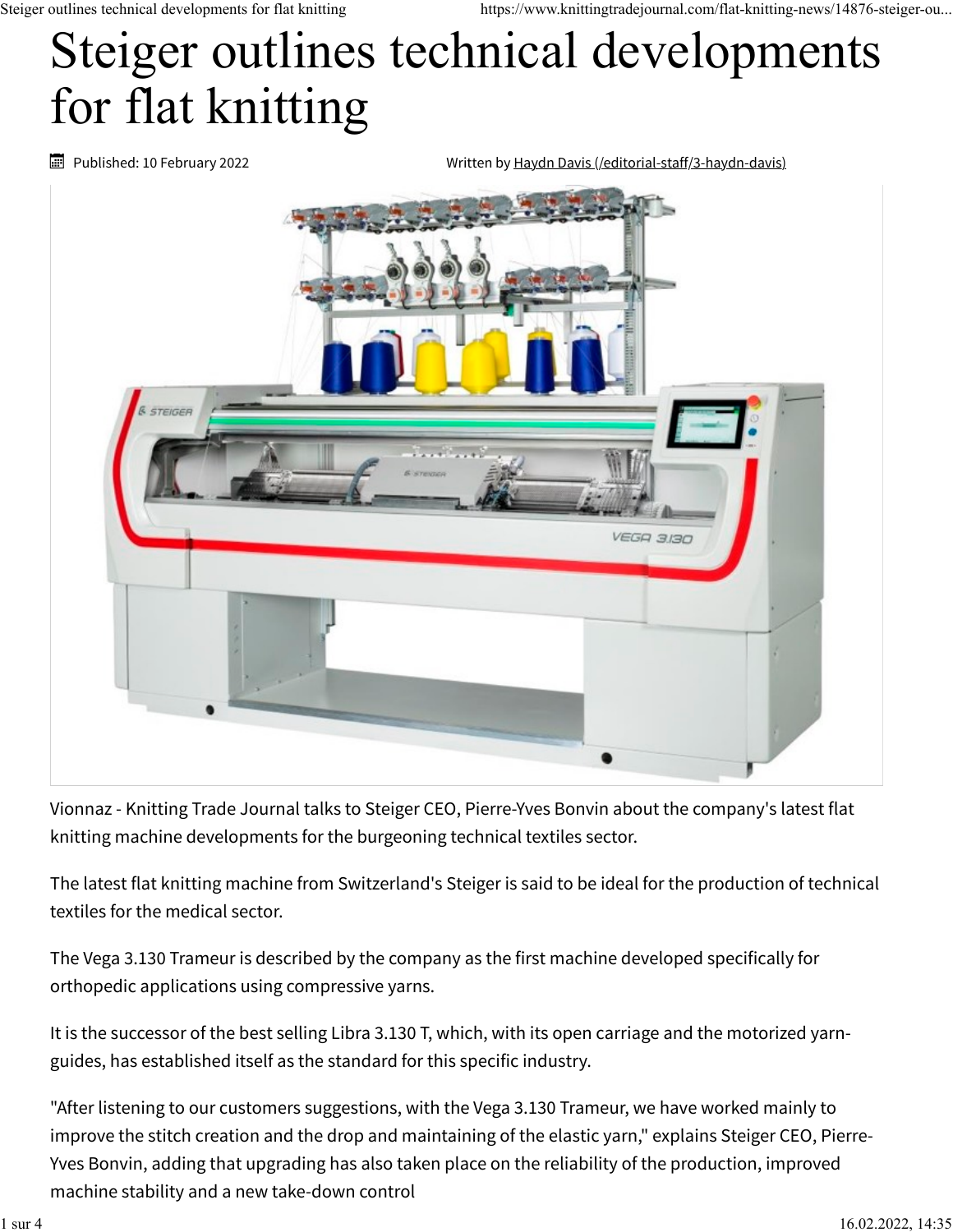## **Applications**

Steiger is well-known for its capability when it comes to developing competitive machines that have been adapted for applications in the medical sector.

Up to now though, machines developed for the production of standard knitwear have been modified for the orthopedic market. With the Vega 3.130 T however, the decision was made to design a model exclusively dedicated for the production for these technical applications using in-lay elastic yarns. "This decision has allowed our design team to select all the optimal technical solutions that are required to improve the machine performance for this field," say Bonvin.

The main innovation arises from a completely new sinker system. The perfect guiding of the sinker using a grooved plate and a new activation system has resulted in an optimal maintaining of the elastic yarn during the creation of the stitch. "The outcome," notes Bonvin, "is that we can guaranty that no elastane is knitted together with the base yarn even with an increased production speed. High precision at high speed is our target with the Vega 3.130 T."

Indeed, with the decision to dedicate the machine to the medical sector, Steiger has also designed a totally new cam-box specialising in a single E14 gauge.

Moreover, the brushes position and the single selection system have been optimized which has led to a clear improvement when it comes to machine reliability. Short, light and dynamic, the new electronic drive system and the acceleration and deceleration performances of the cam-box have also been enhanced.

In order to support this increased carriage reactivity, Steiger has also worked on the stiffness of the main frame. Without altering the recognized ergonomics and without increasing the machine dimensions, the resulting frame is by far the most rigid compared to Steiger's previous machines.

In developing the Vega 3.130 Trameur, Steiger was also aware that unplanned maintenance can be critical when a machine is loaded 24 hours a day, seven days a week within a lean organization. Not only is just production speed important, but also machine availability, limiting the down-time of the machine and reducing maintenance costs are all crucial. "Over the last several years, lean management has been widely implemented by our customers," Bonvin explains. "The knitting machines are integrated in a complex production/quality management. All of the above mentioned innovations and developments are intended to increase the overall efficiency of the equipment. With the Vega 3.130 Trameur, all of this has been improved on."

## **Software**

Along with the new machine itself, Steiger has also developed a new software module for the maintenance team. The machine indicates when the necessary maintenance actions must be done and by whom. Information is available not only on the machine itself but also at the production manager's workstation, making it easier to prepare the maintenance program for the relevant team. This preventive maintenance module helps limit the unplanned machine stops and guides operators and technicians to keep the machine running throughout the year, guaranteeing the consistency level of production quality.